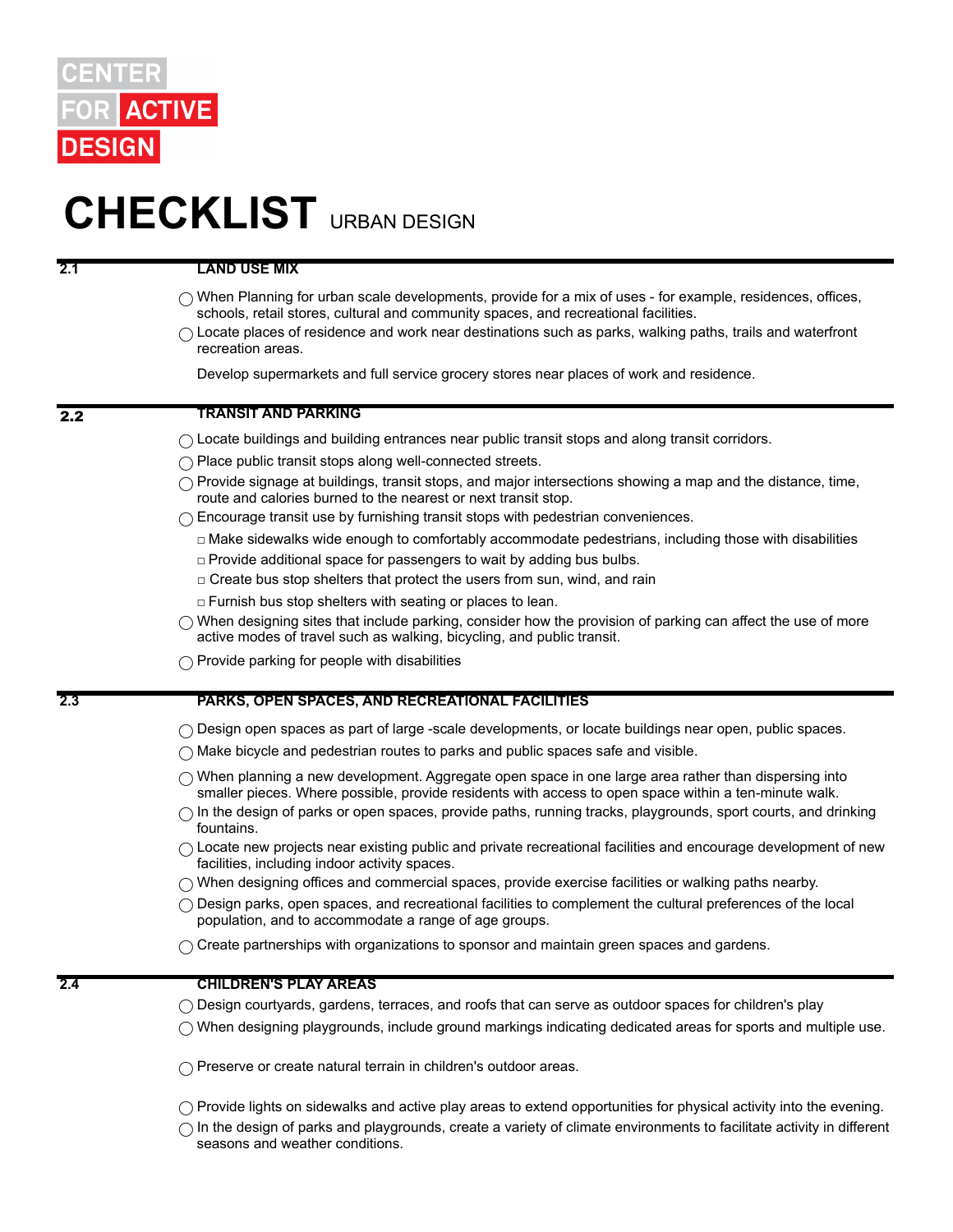$\bigcap$  Provide physical activity facilities for children and youth in schools

 $\bigcirc$  Design new school physical activity facilities to potentially allow for public use outside of school hours.

#### **2.5 PUBLIC PLAZAS**

- $\bigcirc$  Create attractive plaza spaces that are well-maintained.
- $\bigcirc$  Locate public plazas along popular pedestrian streets.
- $\bigcap$  Locate plazas near transit stops.
- $\bigcap$  Make plazas accessible to bicyclists.
- $\bigcap$  Create plazas that are level with the sidewalk.
- $\bigcap$  Design plazas that allow for diverse functions
- $\bigcirc$  Design plazas to accommodate use in a variety of weather conditions.
- $\bigcirc$  Seek partnerships with community groups to maintain and program plazas.

## **2.6 GROCERY STORES AND FRESH PRODUCE ACCESS**

- $\bigcirc$  Develop full-service grocery stores within walking distance in all residential neighborhoods.
- ◯ Introduce farmer's markets as a complement to grocery stores.
- $\bigcap$  Provide safe walking and bicycle paths between densely populated areas and grocery stores and farmer's market sites.
- $\bigcirc$  Design grocery store layouts and parking to accommodate pedestrian, cyclist, automobiles, and loading trucks safely and conveniently. Provide infrastructure such as bicycle parking a drinking fountains.

#### **2.7 STREET CONNECTIVITY**

- $\bigcap$  In large-scale developments. Design well-connected streets with sidewalks and keep block sizes relatively small.
- $\bigcirc$  Where current connectivity of sidewalks and streets on a building site is poor, provide pedestrian paths through existing blocks.
	- Avoid creating pedestrian over- and underpasses that force walkers to change levels.
- $\bigcirc$  Maintain dedicated pedestrian and bicycle paths on dead-end streets to provide access even where cars cannot pass.
- $\bigcirc$  Minimize addition of mid-block vehicular curb cuts on streets with heavy foot traffic.
- $\bigcirc$  Design vehicular driveways and ramps to minimize contact between cars and pedestrians.

#### **2.8 TRAFFIC CALMING**

- $\bigcirc$  Design roads to be minimum width and to have the minimum number of lanes practical.
- $\bigcap$  Incorporate traffic calming street additions such as curb extensions, medians, and raised speed reducers.
- $\bigcirc$  Consider other physical design measures where appropriate, for example:
	- □ Horizontal deflections such as curved roadway alignments 'Vertical deflections such as raised intersections or crossings
	- □ Traffic diverters, roundabouts, and mini-traffic circles
	- $\square$  Signal phasing plan with a protected left-turning lag phase
	- □ "Yield to Pedestrian" signs
	- □ Avoidance of slip lanes and wide curb radii

#### **2.9 DESIGNING PEDESTRIAN PATHWAYS**

- $\bigcirc$  Create a buffer to separate pedestrians from moving vehicles using street furniture, trees, and other sidewalk infrastructure.
- $\bigcap$  Provide seating, drinking fountains, restrooms, and other infrastructure that support increased frequency and duration of walking.
- $\bigcirc$  Provide exterior lighting along streets and outdoors paths.
- ◯ Include trees and objects of visual interest on streets and sidewalks.
- $\bigcap$  Make sidewalk widths consistent with their use.
- ◯ Provide for enhanced pedestrian crossings both at mid-block and at intersections.
- $\bigcirc$  Construct curb extensions along sections of the sidewalk that tend to attract greater pedestrian congestion.
- ◯ Create or orient paths and sidewalks toward interesting views.